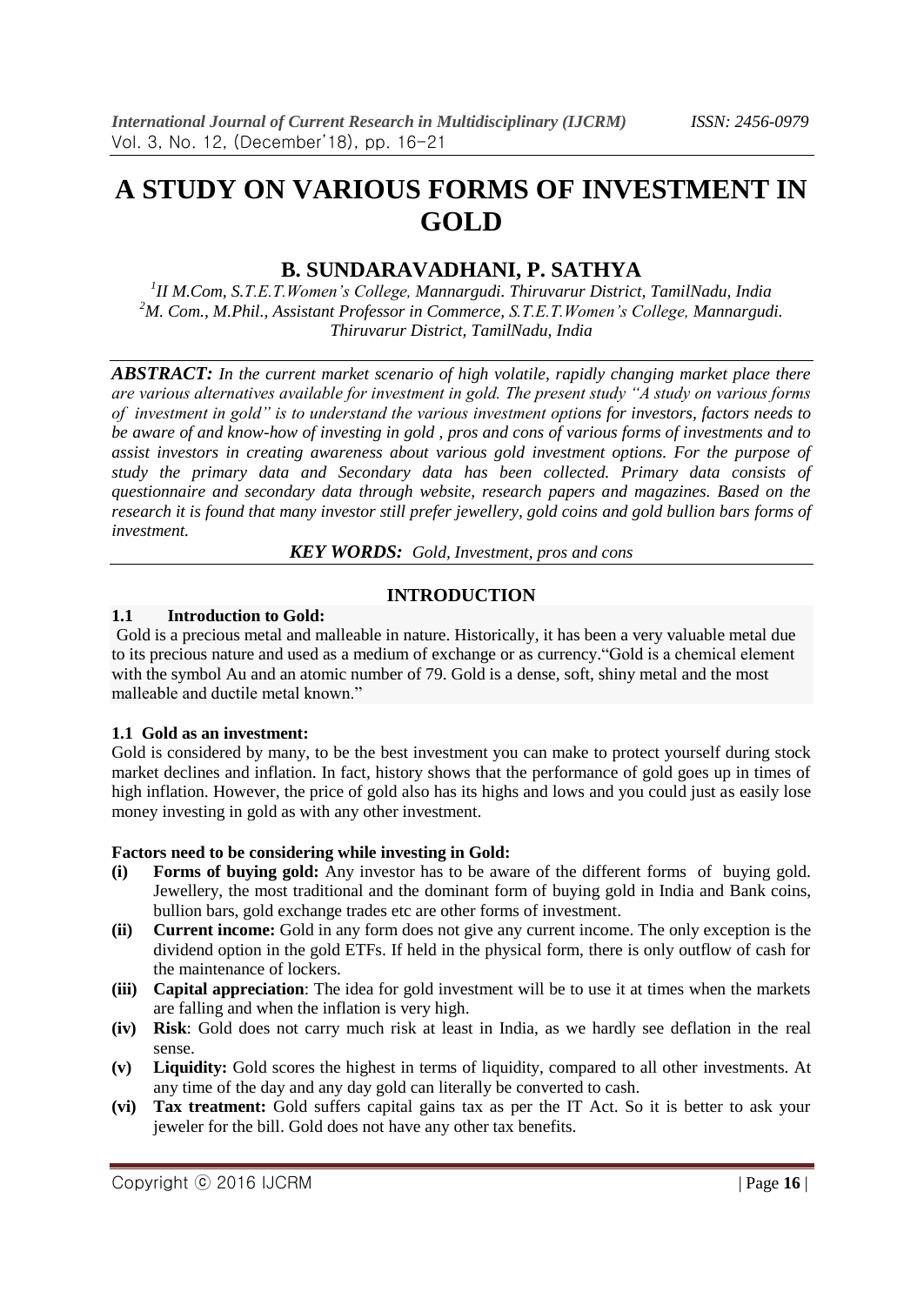**(vii) Convenience:** Gold scores very high here. But with the per gram price rising, the smallest single investment is becoming higher.

# **1.1 Various forms of investment in gold:**

- a. Jewellery
- b. Gold bullion bars
- c. Gold coins
- d. Gold certifications or deposit scheme
- e. ETF
- f. Gold mutual funds
- g. E-Gold.
- h. Futures & options.

# **STATEMENT OF THE PROBLEM**

In India most of the investors invest in gold in the form of jewellery which involves various constraints; includes high making charges, loss of value, safety issue and storage/locker charges. The present study creates awareness among investors in investing in various forms of gold investment.

# **OBJECTIVES OF THE STUDY**

To study the various options available for investors in gold investment.

- $\bullet$  To study the investors awareness on various forms of gold investment.<br> $\bullet$  To study the pros and cons of various forms of gold investment.
- To study the pros and cons of various forms of gold investment.
- \* To assist in creating awareness among investors on various gold investment.

#### **METHODOLOGY**

The information was gathered from the Primary and Secondary sources. Primary data consists of questionnaire and secondary data consists of information sourced through various websites, research articles. For the purpose of study data has been collected from 50 respondents and the convenience sampling has been used.

## **Data Analysis and Interpretation**

**Table 1-Table showing respondent on the basis of gender**

| Gender | <b>Number of respondents</b> | <b>Percentage</b> |
|--------|------------------------------|-------------------|
| Male   |                              | ⊣                 |
| Female |                              |                   |

Inference: Above table shows 54 per cent respondents are males and 46 per cent are females.

#### **Table 1.1 -Table showing most preferred investment options among 4 metals**

| <b>Metal</b> | <b>Number of respondents</b> | Percentage |
|--------------|------------------------------|------------|
| Gold         |                              |            |
| Silver       |                              |            |
| Platinum     | NQ                           |            |
| Diamond      |                              |            |

**Inference:** Based on above table 42 per cent of investors prefer to invest in gold than silver platinum and diamond and the second preferred investment is silver.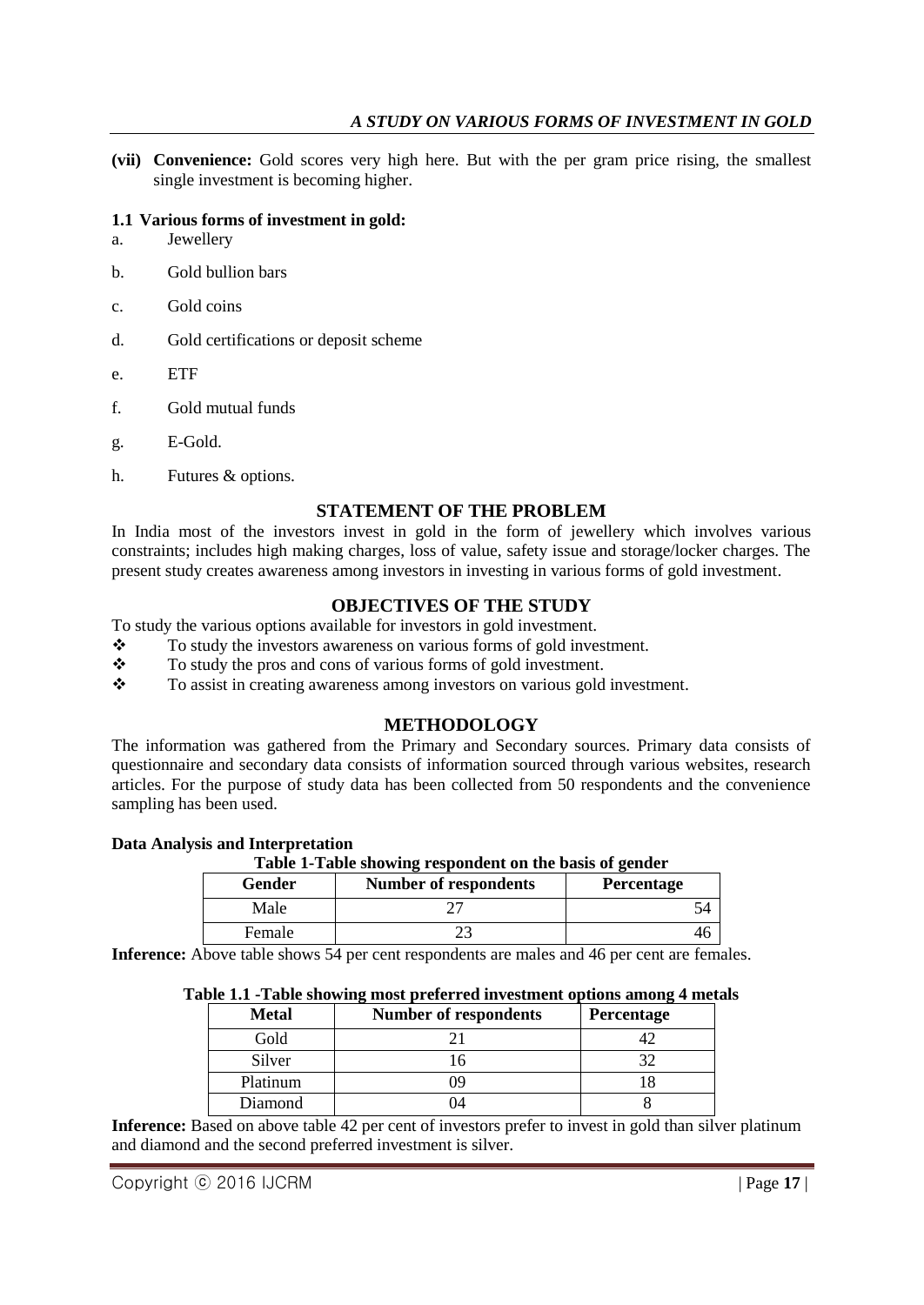| <b>Willingness</b> | <b>Number of</b><br>respondents | <b>Percentage</b> |
|--------------------|---------------------------------|-------------------|
| Yes                |                                 |                   |
|                    | Jh                              |                   |

## **Table 1.2-showing willingness to invest in gold**

**Inference:** 44 respondents i.e. 88 per cent of investors willingness to invest in gold and only 12 per cent respondents not willing to invest in gold.

| <b>Preferred form of Investment</b> | Number of   | <b>Percentage</b> |
|-------------------------------------|-------------|-------------------|
|                                     | respondents |                   |
| Jewellery                           | 18          | 36                |
| Gold bullion bars                   | 08          | 16                |
| Gold coins                          | 10          | 20                |
| Gold certificate/deposit scheme     | 01          | 02                |
| <b>ETF</b>                          | 05          | 10                |
| Gold mutual fund                    | 04          | 08                |
| E-gold                              | 03          | 06                |
| Futures and options                 | 01          |                   |

**Table 1.3-Table showing most preferred form of Investing in Gold**

Inference: Based on above table 36 per cent of investors preferred option of investing in gold is jewellery, 16 per cent and 20 per cent in gold bullions and gold coins, only 2 per cent investors are aware of gold certificate and futures and options

| <b>Pros</b>    | Number of<br>respondents |
|----------------|--------------------------|
| Convenience    | 26                       |
| Fashionable    | 14                       |
| Usage purpose  |                          |
| Cons           |                          |
| Making charges |                          |
| Loss of value  | 05                       |
| Safety issues  |                          |

**Table 1.4-Table showing pros and cons over gold jewellery investment**

**Inference:** Based on above table 26 respondents invest or purchase in jewellery due to convenience and prefer constraints in investing in gold is making charges.

| Table 1.5-Table showing pros and cons over gold bullion bars |  |  |
|--------------------------------------------------------------|--|--|
|                                                              |  |  |

| <b>Pros</b>     | Number of<br>respondent |
|-----------------|-------------------------|
|                 | S                       |
| Easy form       | 05                      |
| Purity          | 40                      |
| Accessibility   | 05                      |
| Cons            |                         |
| Safety          | 05                      |
| Storage charges | 05                      |
| Denomination    |                         |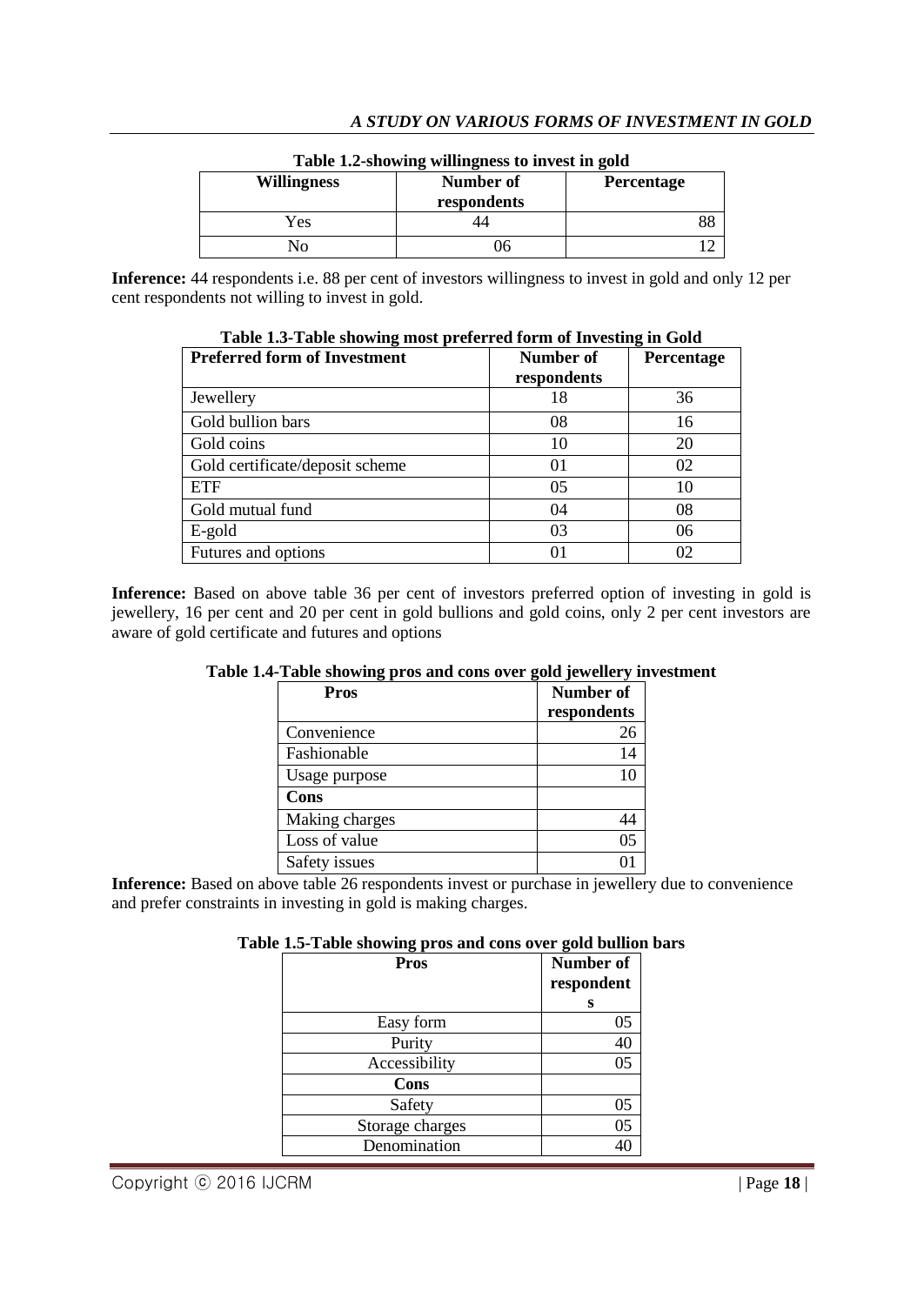# *A STUDY ON VARIOUS FORMS OF INVESTMENT IN GOLD*

**Inference:** Based on above table 80 per cent of respondent preference to invest in gold bullion due to purity of gold and 80 per cent feels the gold bullion bars will be available with 10 gm and above which may not suitable for all types of investors.

| <b>Pros</b>         | Number of<br>respondents |
|---------------------|--------------------------|
| Easy form           | 30                       |
| Moderate loss value | 10                       |
| Denomination        | 10                       |
| Cons                |                          |
| Safety              | 22                       |
| Storage charges     | 14                       |
| Making charges      | 14                       |

### **Table 1.6-Table showing pros and cons over gold coins**

**Inference:** 60 per cent of respondents prefer to invest in gold coin due to easily available and 20 per cent feels moderate loss value and available in lesser denomination. 44 per cent feels gold coins are not safe involves some making charges and storage charges.

| <b>Pros</b>          | <b>Number of</b><br>respondents |
|----------------------|---------------------------------|
| Safety               | 48                              |
| Purity               | 02                              |
| <b>Cons</b>          |                                 |
| Less return          | 28                              |
| Amount of investment |                                 |

## **Table 1.7 Showing pros and cons over certificate/deposit scheme**

**Inference:** From the above graph it is observed that 96per cent of investors prefer to invest in gold certificates due to safety and feels that it gives less return and the amount of investment required is not affordable.

| Table 1.0 Showing pros and cons over ETF |             |
|------------------------------------------|-------------|
|                                          | Number of   |
| Pros                                     | respondents |
| Easy                                     |             |
| Purity                                   |             |

# **Table 1.8 Showing pros and cons over ETF**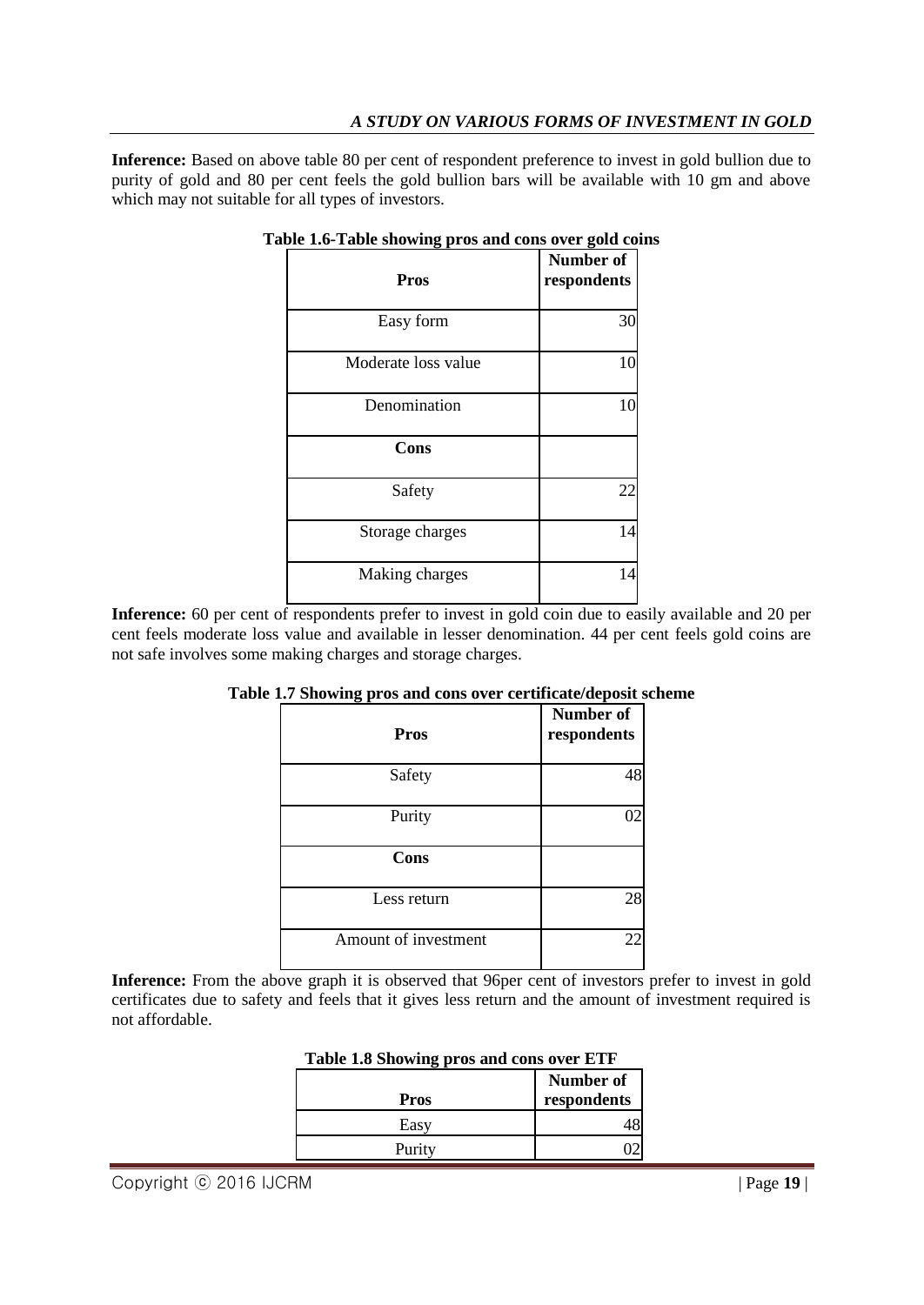# *A STUDY ON VARIOUS FORMS OF INVESTMENT IN GOLD*

| Less transaction cost |  |
|-----------------------|--|
| Safety                |  |
| Cons                  |  |
| Knowledge             |  |
| Delivery              |  |

Inference: Based on above graph 94 per cent of investors feels that investment in ETF is very easy form of investment as it does not require physical form and require proper knowledge to gain access to the market.

| <b>Pros</b>             | <b>Number of</b><br>respondents |
|-------------------------|---------------------------------|
| Easy                    | 10                              |
| Professional management | 30                              |
| Less transaction cost   | 10                              |
| Cons                    |                                 |
| <b>Risk</b>             | 45                              |
| No control              | 05                              |

### **Table 1.9 Showing pros and cons over gold mutual funds**

**Inference:** 60 per cent of respondents feel that mutual funds are professionally managed and give more advantage and profit and also feel it is very risky due to market uncertainty.

| Table 1.10 bhowing pros and cons over L gold |                                 |
|----------------------------------------------|---------------------------------|
| <b>Pros</b>                                  | <b>Number of</b><br>respondents |
| Easy                                         | 25                              |
| Purity                                       | 10                              |
| Less transaction cost                        | 05                              |
| Safety                                       | 10                              |
| Cons                                         |                                 |
| Knowledge                                    | 10                              |
| Delivery                                     | 40                              |

# **Table 1.10 Showing pros and cons over E gold**

Inference: Based on above graph 50 per cent of respondents feels that it is very easy form of investment and constraints is there is no physical delivery and the delivery charges are high.